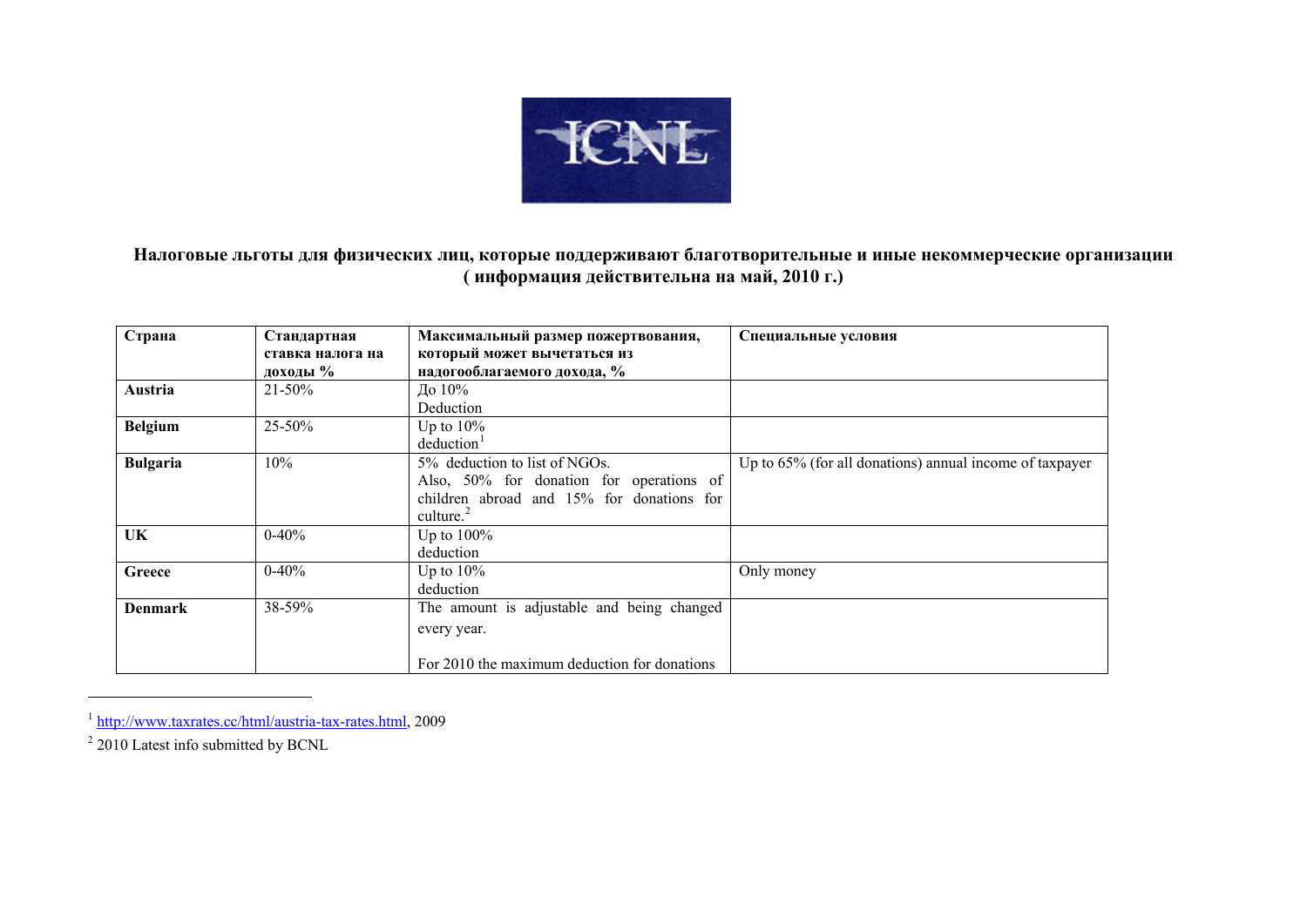| Страна         | Стандартная      | Максимальный размер пожертвования,           | Специальные условия                                       |
|----------------|------------------|----------------------------------------------|-----------------------------------------------------------|
|                | ставка налога на | который может вычетаться из                  |                                                           |
|                | доходы %         | надогооблагаемого дохода, %                  |                                                           |
|                |                  | to charitable organizations for a taxpayer   |                                                           |
|                |                  | resident in Denmark is: 14.500 DKK.          |                                                           |
| <b>Estonia</b> | 20%              | UP to $5%$                                   |                                                           |
|                |                  | deduction                                    |                                                           |
| <b>Ireland</b> | 20-41%           | UP to $50\%$                                 | Only money and stock                                      |
| <b>Spain</b>   | 24-43%           | Up to $10\%$                                 | Only money                                                |
|                |                  | Tax credit                                   |                                                           |
| <b>Italy</b>   | 23-43%           | UP to $2\%$                                  | Only money                                                |
|                |                  | Tax credit                                   |                                                           |
| Cyprus         | 20-30%           | UP to 100%                                   |                                                           |
|                |                  | Deduction <sup>3</sup>                       |                                                           |
| Latvia         | 23%              | UP to $20%$                                  |                                                           |
|                |                  | Deduction                                    |                                                           |
| Lithuania      | $15 - 20%$       |                                              | Law on % philanthropy                                     |
| Luksem         | $0 - 38%$        | UP to $20\%$                                 |                                                           |
| burg           |                  | Deduction <sup>4</sup>                       |                                                           |
| <b>Malta</b>   | 15-35%           |                                              | No tax incentives for individual donors <sup>5</sup>      |
| Moldova        |                  | 10% deduction                                | Individuals can deduct up to 10% of taxable income on     |
|                |                  |                                              | donations; Individuals do pay income                      |
|                |                  |                                              | tax at the local level (rayons), so they can use the      |
|                |                  |                                              | deduction, though in                                      |
|                |                  |                                              | practice, we are told, it is a very burdensome process so |
|                |                  |                                              | they do not use                                           |
|                |                  |                                              | it much.                                                  |
|                |                  |                                              |                                                           |
| <b>Nether</b>  | $0 - 52%$        | From $1\%$ up to $10\%$ gross taxable income |                                                           |
| lands          |                  | Deduction                                    |                                                           |

<span id="page-1-0"></span> $^3$ http://www.oneworldweb.net/documents/Tax2010.pdf

<span id="page-1-1"></span><sup>&</sup>lt;sup>4</sup> <http://www.efc.be/Legal/Documents/FoundationLawsEU.pdf>

<span id="page-1-2"></span><sup>5</sup> http://www.efc.be/Legal/Documents/malta.pdf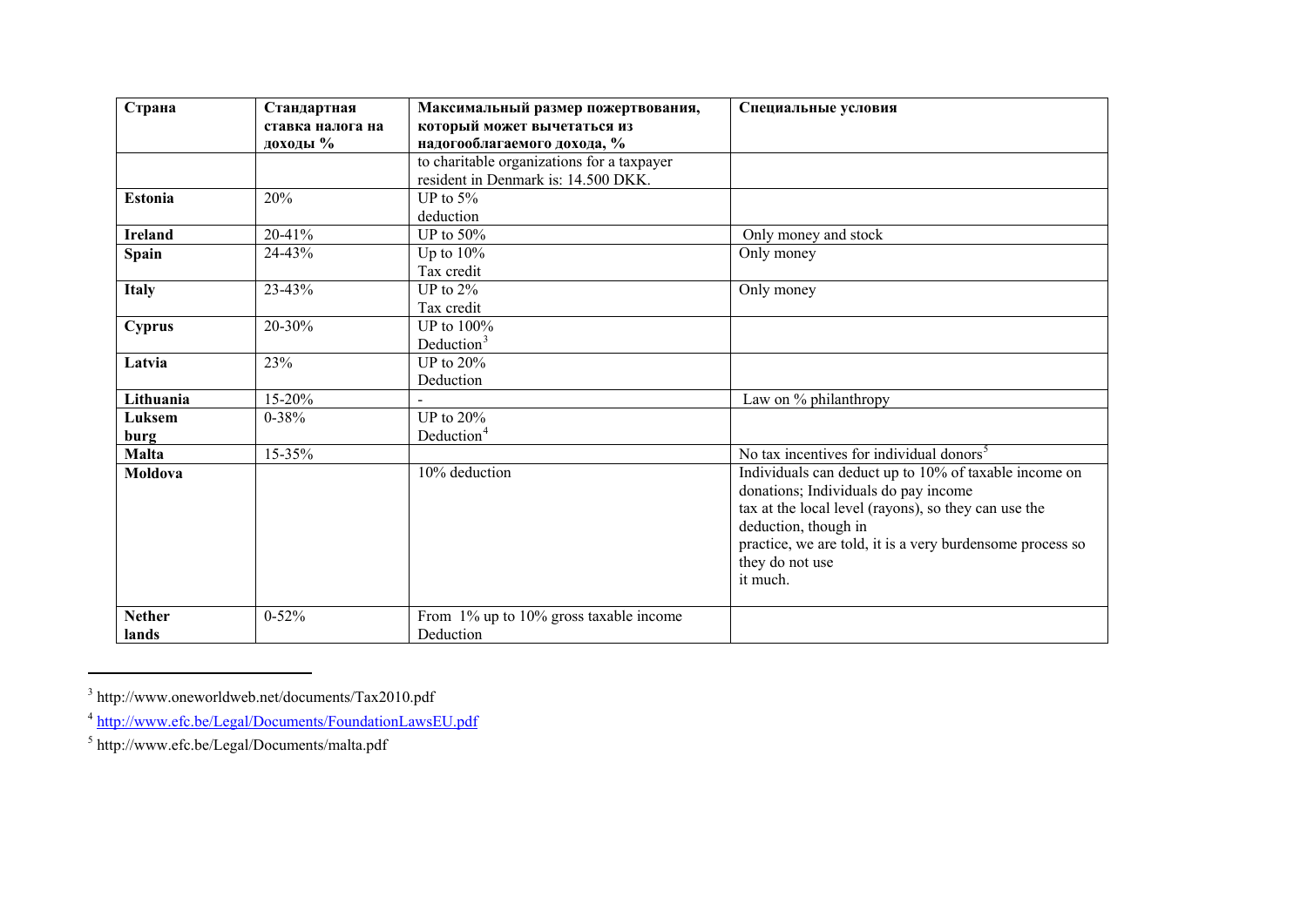| Страна                | Стандартная      | Максимальный размер пожертвования,                 | Специальные условия                                  |
|-----------------------|------------------|----------------------------------------------------|------------------------------------------------------|
|                       | ставка налога на | который может вычетаться из                        |                                                      |
|                       | доходы %         | надогооблагаемого дохода, %                        |                                                      |
| Germany               | 14-45%           | UP to $20\%$                                       |                                                      |
|                       |                  | deduction                                          |                                                      |
| Poland                | 18-32%           | Up to $6\%$                                        | Law on % philanthropy                                |
|                       |                  | deduction                                          |                                                      |
| Portugal              | 10,5-42%         | UP to $15%$                                        | If amount of contribution is less than 15% of annual |
|                       |                  | Tax credit <sup>6</sup>                            | income, 50% of amount of contribution is exempt from |
|                       |                  |                                                    | income tax                                           |
| Romania               | 16%              | Up to $2\%$                                        |                                                      |
|                       |                  | deduction                                          |                                                      |
| Slovakia              | 19%              |                                                    | Law on % philanthropy                                |
| Slovenia              | $16-41%$         | Up to $0,3\%$                                      |                                                      |
|                       |                  | deduction                                          |                                                      |
| Hungary               | 18-36%           | No tax incentives for individual donors.           | Only money; Law on % philanthropy                    |
| Finland               | $7,0-30,5%$      |                                                    |                                                      |
| France                | 5,5-40%          | Up to $20\%$                                       |                                                      |
|                       |                  |                                                    |                                                      |
|                       |                  | Tax credit                                         |                                                      |
| <b>Czech Republic</b> | 15%              | From 2% to 10% of gross taxable income             |                                                      |
|                       |                  | deduction                                          |                                                      |
| Swedan                | $0-57%$          |                                                    |                                                      |
|                       |                  |                                                    |                                                      |
| Norway <sup>7</sup>   | 28-49%           | The maximum deductible amount is NOK 6000          |                                                      |
|                       |                  | per donor. As the tax rate applicable in this case |                                                      |

 $6$  <http://www.efc.be/Legal/Documents/portugal.pdf>The Tax Benefits Statute, which was approved by Decree-Law 215/89, 1 July, with later

<span id="page-2-1"></span><span id="page-2-0"></span>amendments (of special relevance, concerning tax treatment of donors, is Law 53-A/2006, 29 December), grants tax incentives to individual donors in accordance with the regime applicable to corporate donors. Individual donors can subtract 25% of the amount donated from their total

income tax in the respective year in cases where there is no limit on deduction for corporate donors. Also, individual donors can subtract 25% of the amount donated, as long as the amount does not exceed 15% of their total income tax in the respective year, in cases where there is a limit on deduction for corporate donors (Art. 56 E.1).

<sup>&</sup>lt;sup>7</sup> <http://www.lovdata.no/all/tl-19990326-014-028.html#6-50>